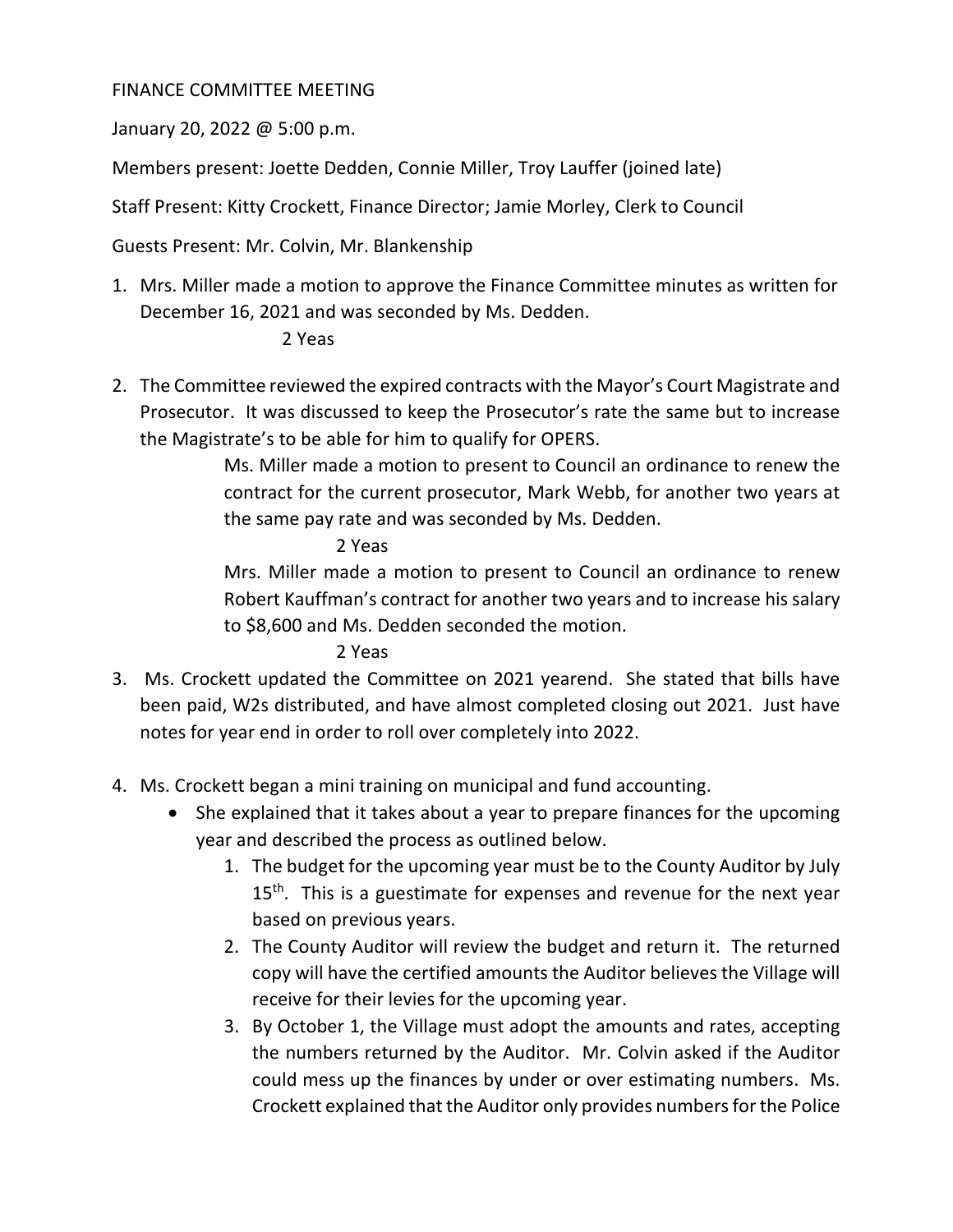and Street Levy. The rest of the revenue projections are from other sources and based on previous years and trends.

- 4. Once this is done, the Auditor will issue an Official Certificate. This is basically saying the Village will receive this much money and has appropriated this much, but most importantly agrees that the Village has the funding to cover the proposed expenditures. These are only guestimates based on trends throughout the years. Ms. Crockett stated that she is conservative in her numbers by padding the appropriations and being conservative on guesses for revenue. She also reiterated that the revenue numbers are based on previous years and not numbers pulled out of the air.
- 5. Before the year begins, Council will need to adopt temporary appropriations. The appropriations are money the Village plans to spend throughout the year. These are based on previous expenditures and projects planned for the upcoming year. Ms. Crockett stated that she does have several appropriations for contingencies in case an unexpected emergency does occur during the year.
- 6. By April  $1^{st}$ , permanent appropriations will need to be adopted.
- 7. Once the year ends and finances are reconciled, the Village sends the Auditor the final numbers. These are the actual numbers of exactly how much revenue the Village received and how much the Village has spent for that year.
- 8. The Auditor will then review it and if everything matches, they will send an Amended Official Certificate.
- 5. Ms. Crockett explained that throughout the year she has month end reports, quarter end reports, and then yearend reports. To close out the year she must reconcile all these to make sure the numbers balance and make sure the W2 and payroll taxes and deductions all match.
- 6. RITA: Ms. Crockett stated that the Village received an additional 163K from the .25% income tax increase.
- 7. Mr. Lauffer joined the meeting.
- 8. At this time, Ms. Crockett went over the bank reconciliation reports distributed monthly with her Finance Director's reports. She stated that at the bottom of the sheet are reconciliation notes. These notes are items that have yet to clear at the bank or items cleared at the bank and not yet entered into UAN. Such as credit card payments for water bills that were receipted in on January  $31<sup>st</sup>$  but the bank did not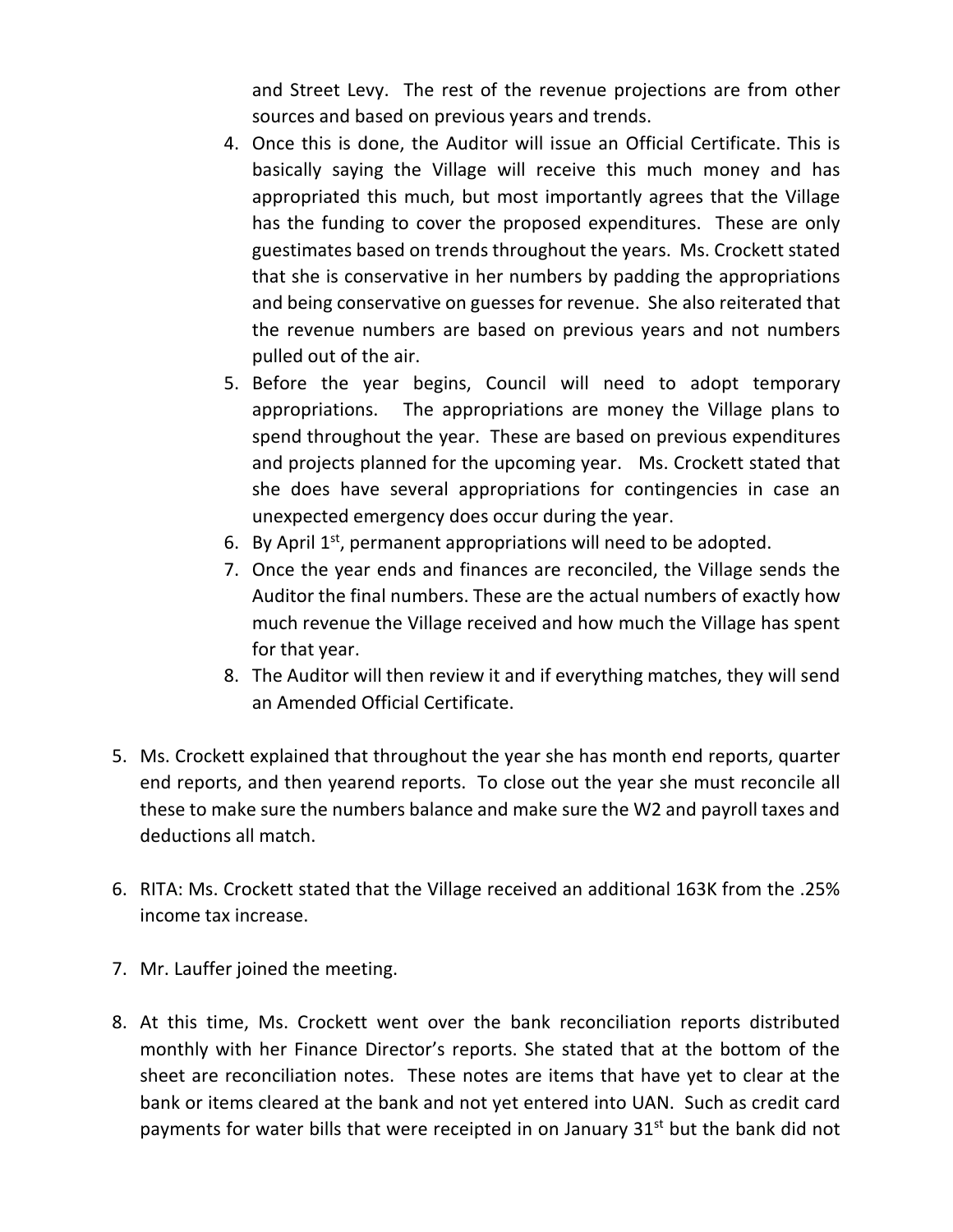receive the funds until Feb. 1. Ms. Crockett stated that this is the first thing she checks off when she does the bank rec for the following month. Currently, there has been a note for \$10.45 that the bank has in the Village's account and Ms. Crockett is unable to account for in UAN. She stated she will have to do an audit adjustment.

- 9. Ms. Crockett explained the Village uses UAN (Uniform Accounting Network) accounting software which is designed by the State Auditor. The amount the Village pays for it is based off the Village's budget and includes a replacement computer and printer every three years. This system is very user friendly and because it is supported by the State Auditor, it makes audit easier and less expensive.
- 10. At this time Ms. Crockett went over the different reports included in her Finance Director's report.
	- **Fund Status** This report shows actual cash that is in the bank for each fund. The fund status for a certain fund may be less than what is appropriated for the fund because taxes, rent, or other income sources may not have been received yet.
	- **Resources Available for Appropriations**  This report shows the amount the County Auditor has allowed the Village to appropriate. It includes the estimated revenue the Village is expecting for the year.
	- **Comparison of Budget and Appropriations** Compares resources available included estimated income and what is appropriated.
	- **Revenue Status** Keeps track of the amount of revenue the Village takes in over the course of the year and how much was projected. There is a percentage next to each fund showing the percentage of the actual income received of the projected income. By the end of the year each fund should be at least 100%.
- 11. Mr. Lauffer asked if the Village is saving money for large projects like a new water tower. It was discussed that the Village does have a nice rainy-day fund; There is about 4 million saved. This is like a savings account for the Village in case of a very large project or an emergency. The General Fund is the only fund that can be used for just about any Village expense. Technically money can be moved from the general fund to another fund, but once it is moved it is very hard to move back. It is just best to have a line item in the general fund for a project such as street paving than move the funds to streets. All other funds have caveats on how the money can be spent. Such as the water fund monies must be used for water expenses. The Street Levy can only be used for the management for streets.
- 12. At this time, the Committee discussed the Village's contribution for the OPWC Grants for Third Street and Franklin. Both grants combined will cost the Village 800K in 2023.